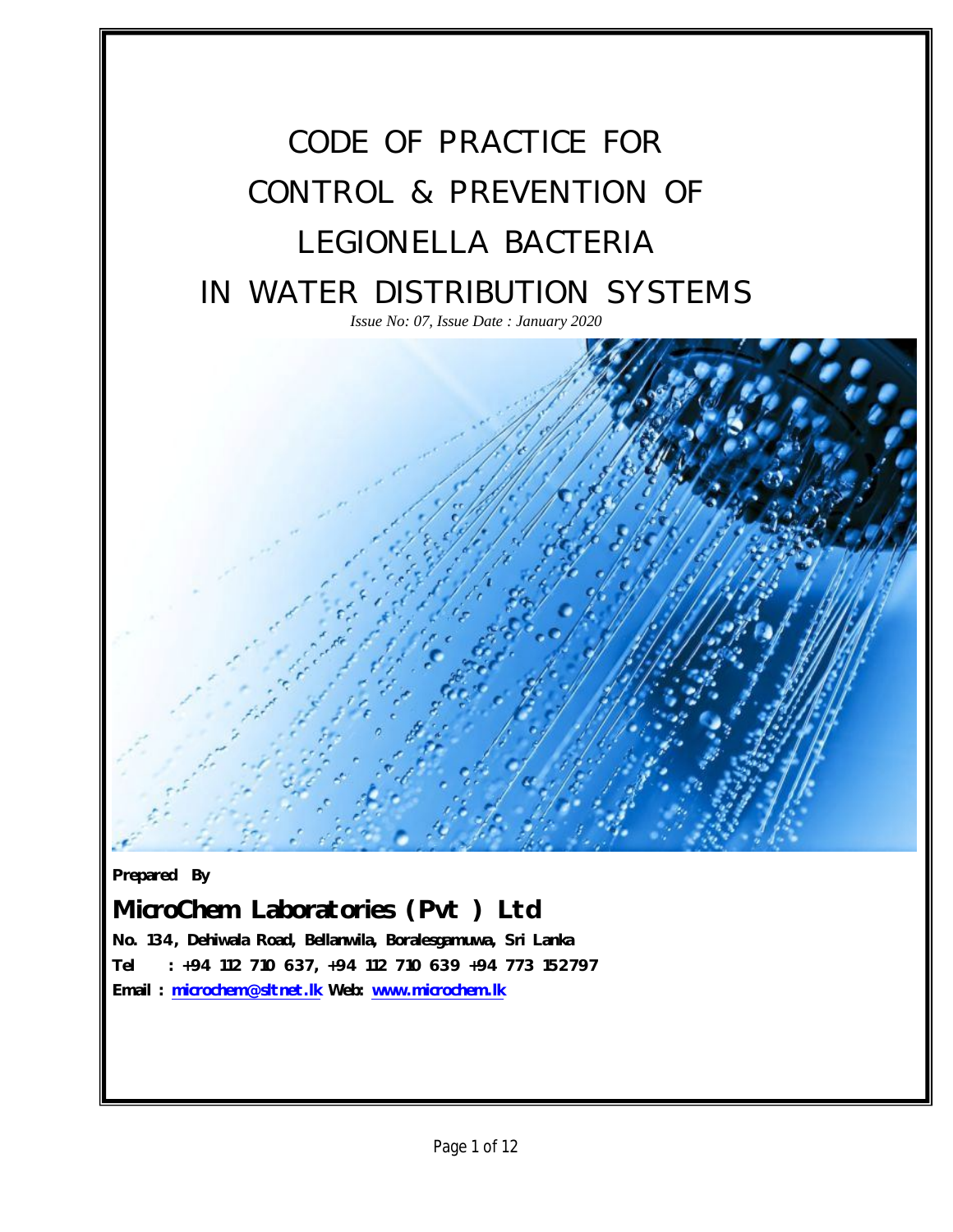# *MicroChem*

We have taken this opportunity to provide a practical guide to assist you in controlling and preventing Legionella bacteria colonization in water distribution system in your premises. The information in this leaflet provides guidelines to reduce the risk.

We are committed to help industries, Hotels, Organizations to upgrade and maintain the Health & Safety of the employees, their clients and general public in various ways. Few of our services are listed below

- Provide Laboratory services in following disciplines
	- Microbiological analysis of water for indicator micro organisms and pathogens including *Legionella*
	- Chemical analysis of water & waste water
	- Microbiological & chemical analysis of food products
	- Swab tests to evaluate environment & food handlers
	- Air quality measurements
- Conduct educational and training programs in prevention and control of Legionella bacteria in domestic water systems
- Carry out inspection on water management systems to assess the possibility of colonization and prevalence of Legionella bacteria and other health hazards
- Food hygiene management programs for hotels, food manufacturing factories, canteens etc.
- HACCP system development for hotels, food manufacturing factories, canteens etc.
- **Food and environmental hygiene audits.**
- **Training of food handlers for good hygiene practices**
- ISO 22000, 9000, 14000 and Product standard consultancy services
- **Training of staff for quality management systems.**
- **Writing quality manuals and procedure manuals and work instructions**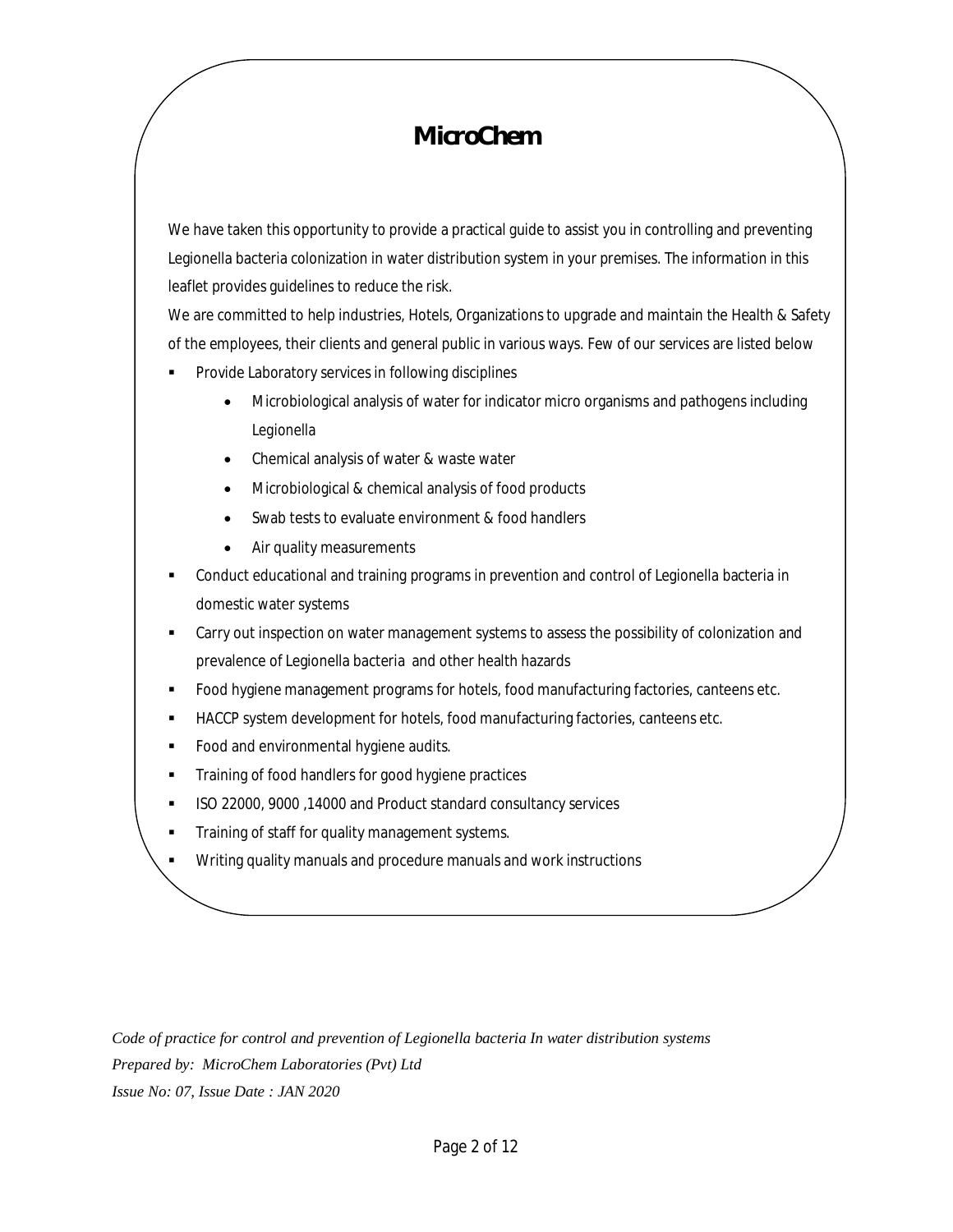# *Legionella*

#### *Legionella* **is a pathogenic Gram negative bacterium**

*Legionella* acquired its name after a July, 1976 outbreak of a then-unknown "mystery disease" sickened 221 persons, causing 34 deaths. The outbreak was first noticed among people attending a convention of the American Legion - an association of U.S. military veterans. The convention in question occurred in Philadelphia during the U.S. Bicentennial year. This epidemic among U.S. war veterans, occurring in the same city as – and within days of the 200th anniversary of – the signing of the Declaration of Independence, was widely publicized and caused great concern in the United States. On January 18, 1977 the causative agent was identified as a previously unknown bacterium, subsequently named *Legionella*

### *What is Legionnaire's disease?*

This is a serious form of infection caused by a type of bacteria known as *Legionella*. The infection can occur without any symptoms or alternatively can manifest with fever, headache, abdominal pain, diarrhoea and a non-productive cough. At its worst it can cause a severe infection of the lung which carries a 15% fatality rate.

#### *What causes infection?*

The Legionella bacteria are commonly found in low, harmless numbers in water, including tap water. They can however multiply to high levels in static or stagnant water; infection is transmitted by breathing water sprays or aerosols that contains the *Legionella* microbes. Infected people are usually sick five or six days after exposure.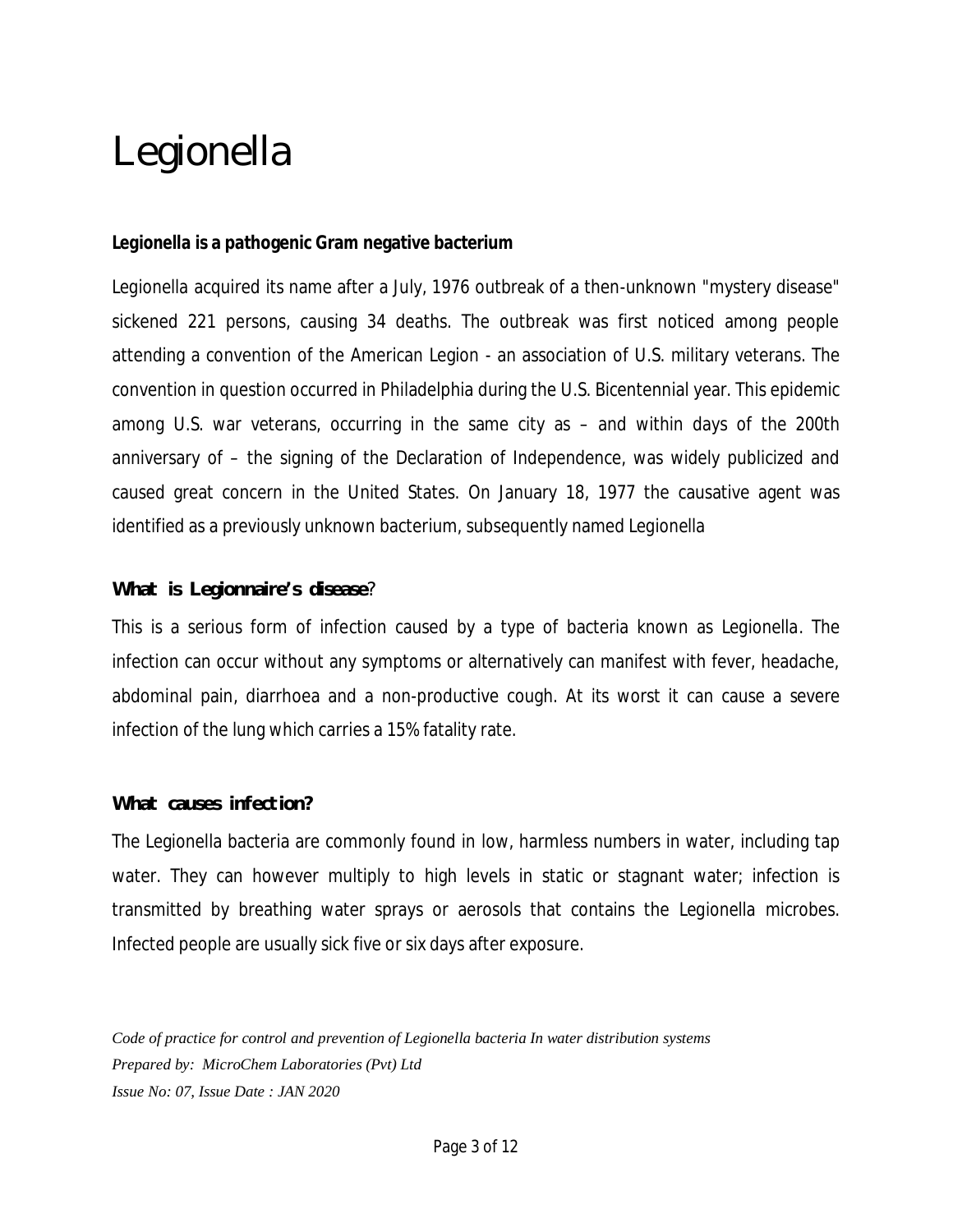## *Where are Legionella bacteria most likely to be found?*

High risk areas which support growth of these microbes include:

- I. Shower-heads and taps of bathrooms.
- II. Spas, whirlpools, Turkish baths and saunas
- III. Ornamental fountains.
- IV. Air-conditioning systems using wet cooling towers
- V. Hot and cold water tanks particularly if a deposit is present ,especially if they incorporate warm and medium hot water (between 20°C and 45°C).
- VI. Pipes with little or no water flow.
- VII. Slime (biofilm) and dirt in pipes and tanks.
- VIII. Rubber and natural fibers in washers and seals.
- IX. Scale in showers and taps.

#### *How can the risk be reduced?*

It is vital that hotels and other establishments recognize the risk of this infection in their premises. Any clients exhibiting ill health, particularly symptoms normally associated with Legionnaires disease, should be referred immediately to a medical practitioner. In addition it is the responsibility of the administration to follow a suitable Code of Practice and thus ensure that all necessary preventative measures are in place. The hotelier becomes responsible for the safety aspects of water from its delivery point at the hotel onwards i.e. within its "domestic distribution system".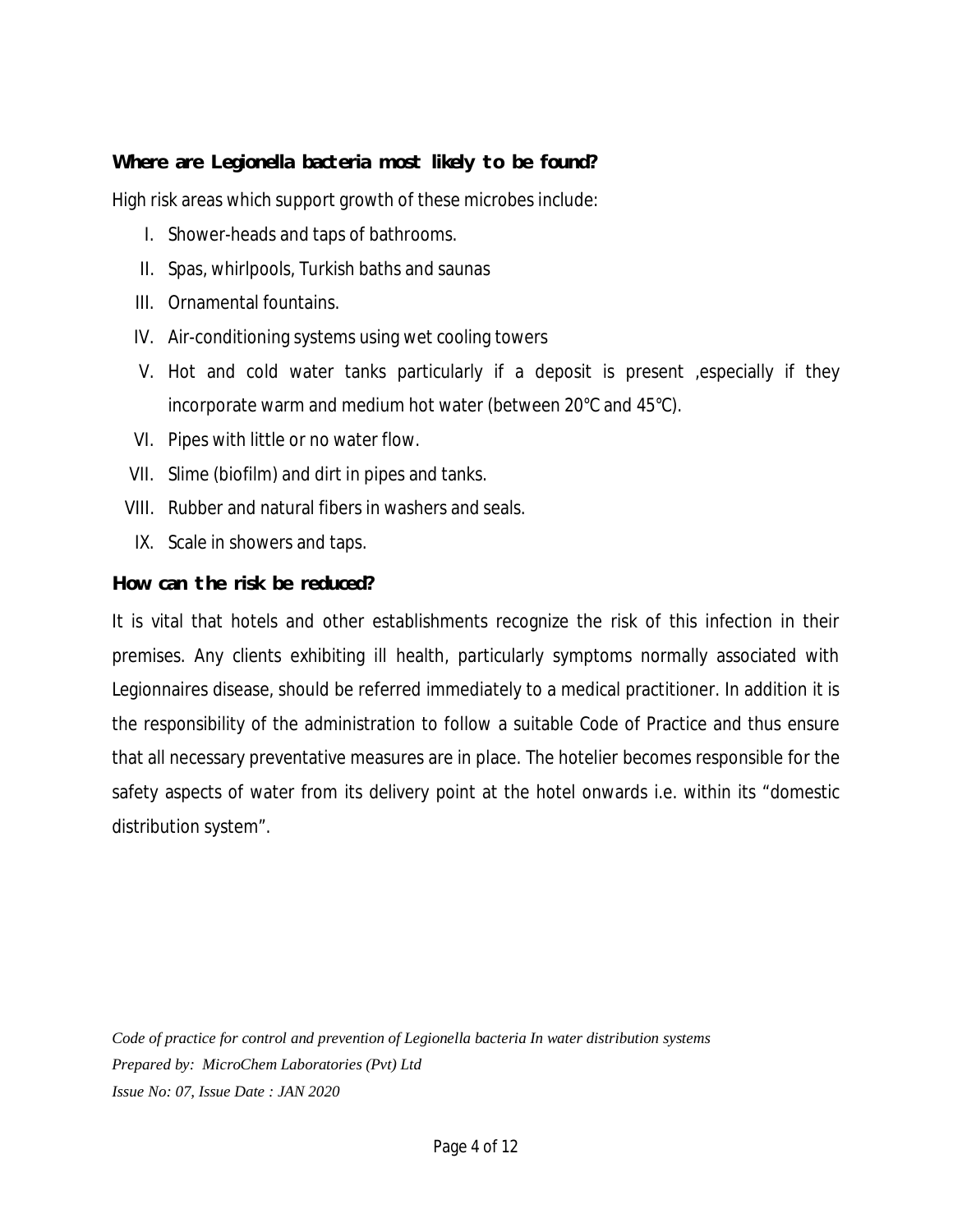# *CODE OF PRACTICE*

#### **1. Management**

**1.1** Each establishment should have one named person responsible for Legionella control on the premises. The individual in question should possess knowledge of situations which constitute a risk to Legionella transmission and would normally be a member of the Engineering Department of a grade sufficiently senior to implement any necessary corrective measures.

### **2. Hot and cold water systems**

**2.1** Water within calorifiers should be maintained at  $60^{\circ}$ C and not less than  $50^{\circ}$ C at the outlets. Blending or mixing valves at or near taps may be used to reduce the water temperature to Less than  $45^{\circ}$ C.

**2.1.1** It should be noted, however, that Legionella bacteria can multiply even in short segments of pipe containing water at this temperature. Increasing the flow rate from the hot-watercirculation system may help lessen the likelihood of water stagnation and cooling. "Dead legs" within the plumbing system provide areas of stagnation and cooling to  $<$ 50 $^{\circ}$ C regardless of the circulating-water temperature; these segments may need to be removed to prevent colonization. Rubber fittings within plumbing systems have been associated with persistent colonization, and replacement of these fittings may be required for Legionella eradication.

**2.2** Cold water should be maintained at temperatures below 25°C. This may involve insulating any segments that are exposed to external heat sources. Alternatively free chlorine level can be maintained between 0.5 -1.0 ppm level.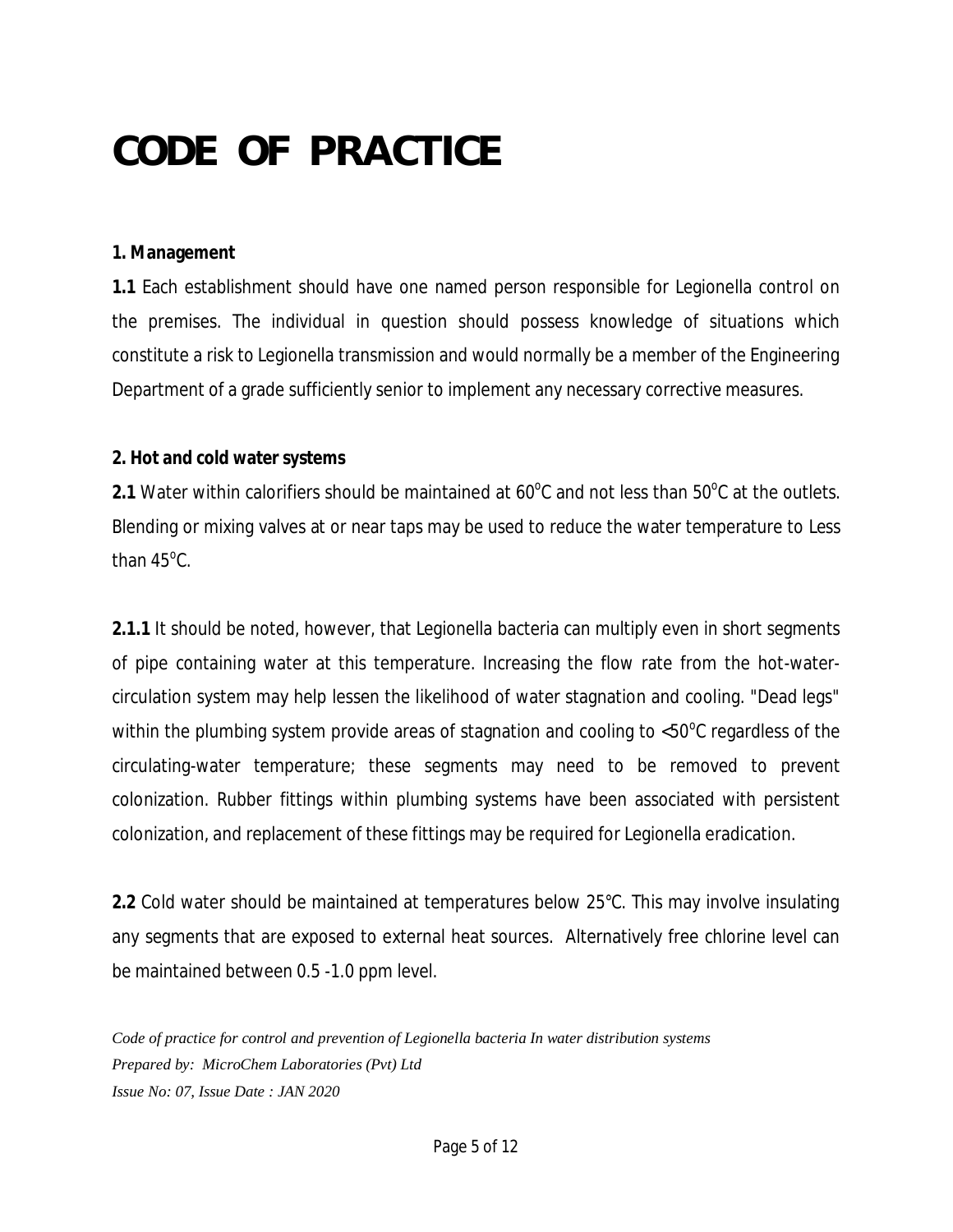**2.3** All taps and showers in guest rooms should be run to waste for a few minutes daily, even if the room is unoccupied.

**2.3.1** Showers, shower heads and taps should be kept clean and free from scale. The shower heads of hotel rooms should be dismantled and brushed down regularly, preferably between occupancies.

**2.4** Heat exchangers (calorifiers) should be regularly maintained, at least once a year.

**2.5** All water filters should be regularly checked and cleaned every three months.

**2.6** The hot water system should be disinfected with high level (50 ppm) chlorine for 2-4 hours after work on heat exchangers and before the beginning of every season.

**2.7** Water storage tanks, cooling towers and visible pipe work should be inspected on a monthly basis, ensuring that all coverings are intact and firmly in place.

**2.8** Any system modifications or new installations must not create pipe work with intermittent or no water flow.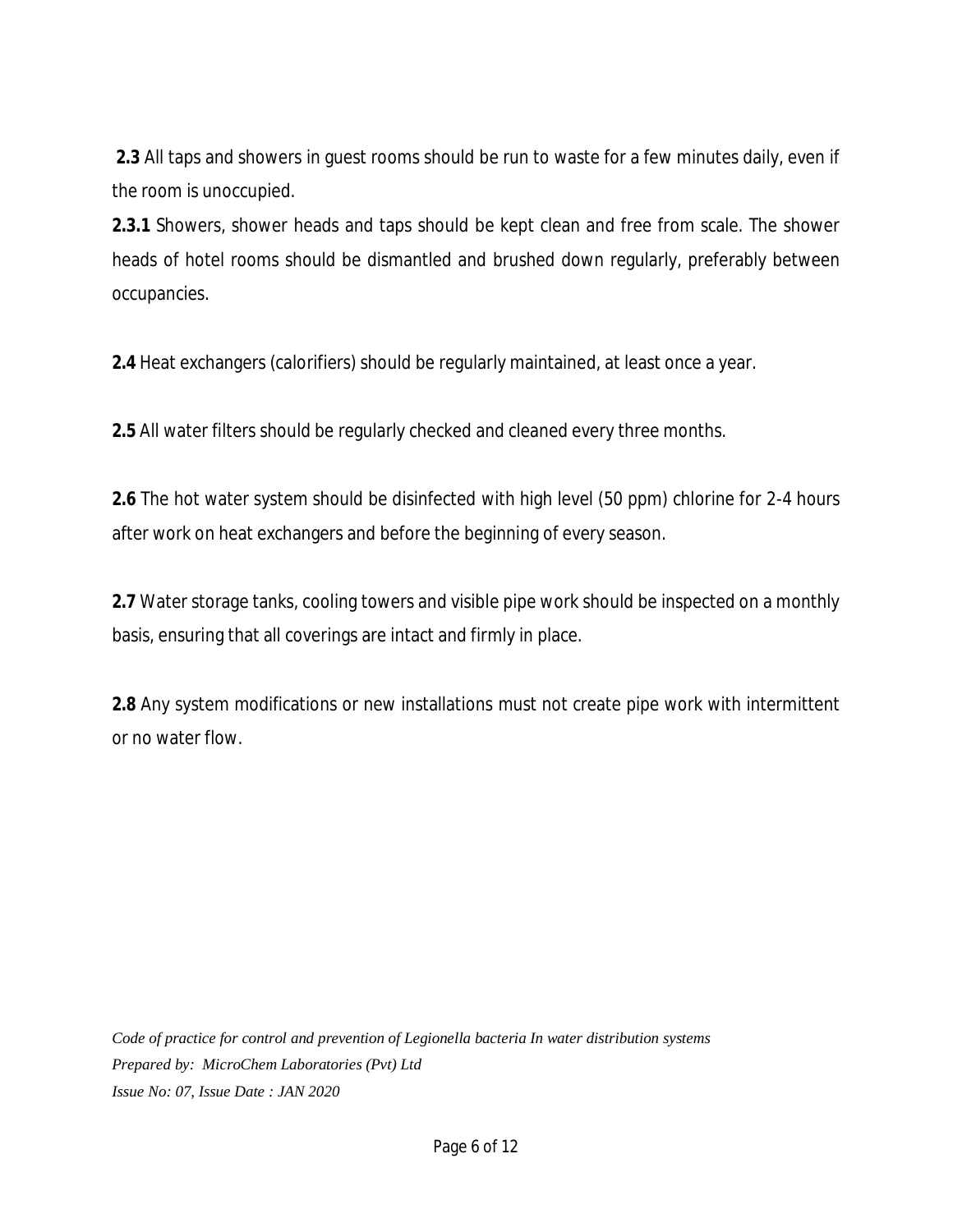**3.0** Evaporative cooling towers

**3.1** The design and construction of any evaporative cooling tower should be in such a way as to minimize the risk of Legionella proliferation and dissemination.

**3.2** Treatment of the water to prevent bacterial build-up is mandatory and should be performed by proprietary approval chemical disinfectants or using ultra-violet irradiation.

**3.3** An itemized schedule of maintenance must be kept by the person responsible and should include intervals at which the necessary inspection, checks and cleaning should be carried out as well as full details of the corrective action.

**3.4** It is important that the tower water is regularly monitored to detect any conditions which would be conducive to the proliferation of Legionella.

**3.4.1** It is highly recommendable that the tower water is tested for Legionella bacteria. This should preferably be performed at a minimum six-monthly frequency.

## **4.0** Drains

**4.1** Drains from air-cooling coils should be trapped and with an airbrake as with all drains.

**4.2** Collecting trays should be sloped to encourage rapid run off of water.

**4.3** Drains' connections should not protrude above the base of the tray since this will result in stagnant pools of water.

## **5.0** Humidifiers

**5.1** Humidifiers where necessary are recommended to be of the direct steam injection type. **5.2** Spinning disc type and similar water based type of humidifiers should be avoided as far as possible.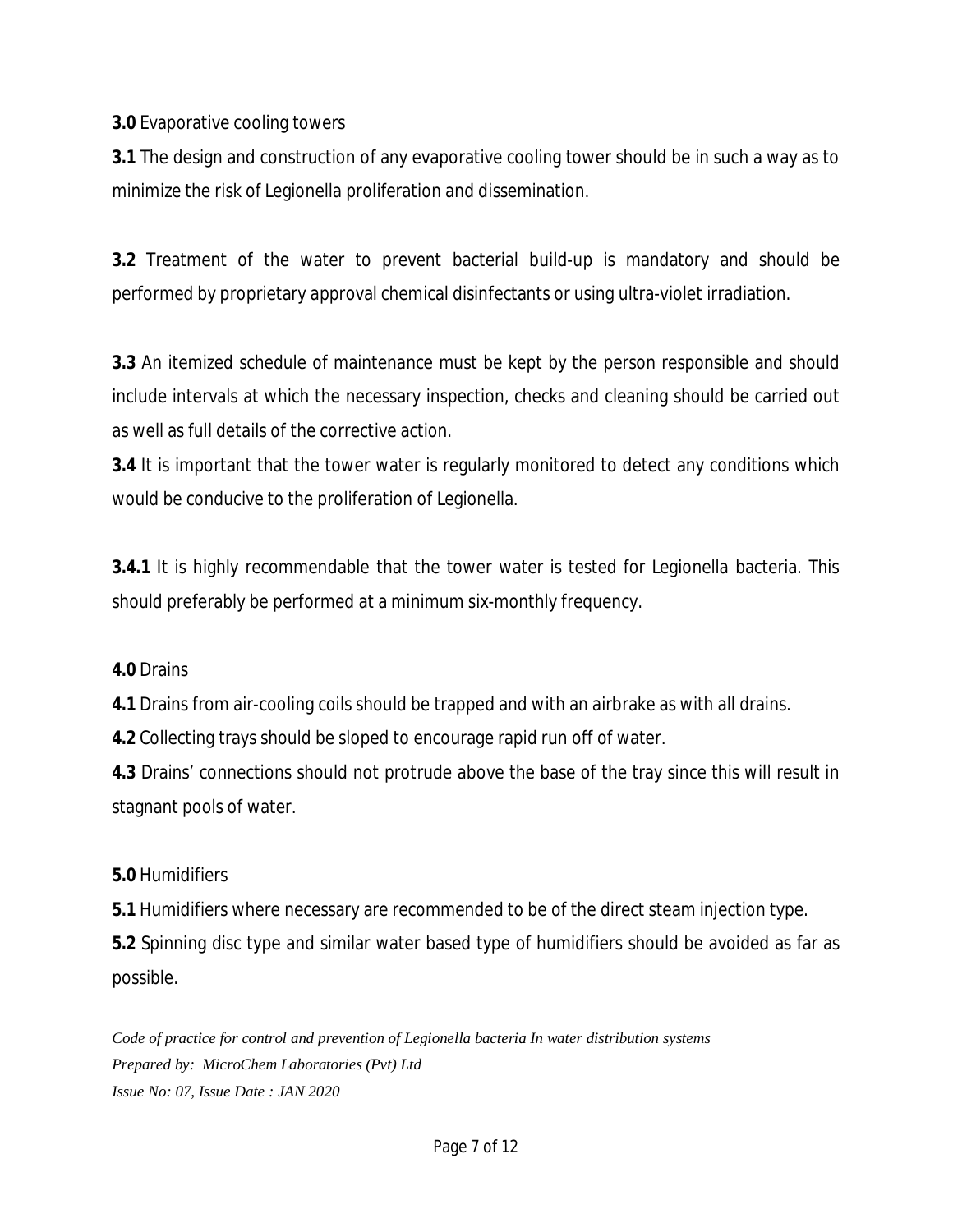**6.0** Whirlpools, spas, fountains or water cascades

**6.1** Any source of aerosol formation should be subject to the same standards of maintenance and care to minimize the risk of Legionella proliferation and dissemination. If recirculating water is present, it should be chlorinated to ensure a constant free chlorine concentration of not less than 3.0 ppm.

| Structure                                                      | Test parameter               | MicroChem                      | Frequency        |
|----------------------------------------------------------------|------------------------------|--------------------------------|------------------|
|                                                                |                              | <b>Recommended Limits</b>      |                  |
| Cooling towers                                                 | pH                           | $7.0 - 8.5$                    | Once a month     |
|                                                                | Turbidity                    | <20 NTU                        | Once a month     |
|                                                                | <b>Total Hardness</b>        | 150-500 mg/l                   | Once a month     |
|                                                                | <b>Total Iron</b>            | $< 1.0$ mg/l                   | Once a month     |
|                                                                | <b>Biocides</b>              | as recommended by the supplier |                  |
|                                                                | <b>Total bacterial count</b> | Less than $104$ per ml         | Once a month     |
|                                                                | Legionella Count             | 0 CFU /L                       | Once in 6 months |
| Hot water                                                      | pH                           | $7.0 - 8.5$                    | Once a month     |
|                                                                | <b>Total Hardness</b>        | $<$ 100 mg/l                   | Once a month     |
|                                                                | <b>Total Iron</b>            | $<$ 0.3 mg/l                   | Once a month     |
|                                                                | Total bacteria count         | Less than $104$ per ml         | Once a month     |
|                                                                | Temperature at taps          | $>50^{\circ}$ C                | Daily            |
|                                                                | Temperature at tank          | $>60^{\circ}$ C                | Daily            |
|                                                                | Legionella Count             | 0 CFU /L                       | Once in 6 months |
| General purpose<br>water<br>(Temperature 25-35<br>$\mathrm{C}$ | pH                           | $7.0 - 8.5$                    | Once a month     |
|                                                                | Turbidity                    | <8 NTU                         | Once a month     |
|                                                                | <b>Total Iron</b>            | $<$ 0.3 mg/l                   | Once a month     |
|                                                                | Total bacteria count         | Less than $104$ per ml         | Once a month     |
|                                                                | Free Chlorine at taps        | $0.5 - 1.0$ ppm                | Daily            |
|                                                                | Legionella Count             | 0 CFU/L                        | Once in 6 months |

**Table 01** : Control limits for Chemical Characteristics of water ( Recommended by *Microchem*  Laboratories Pvt Ltd )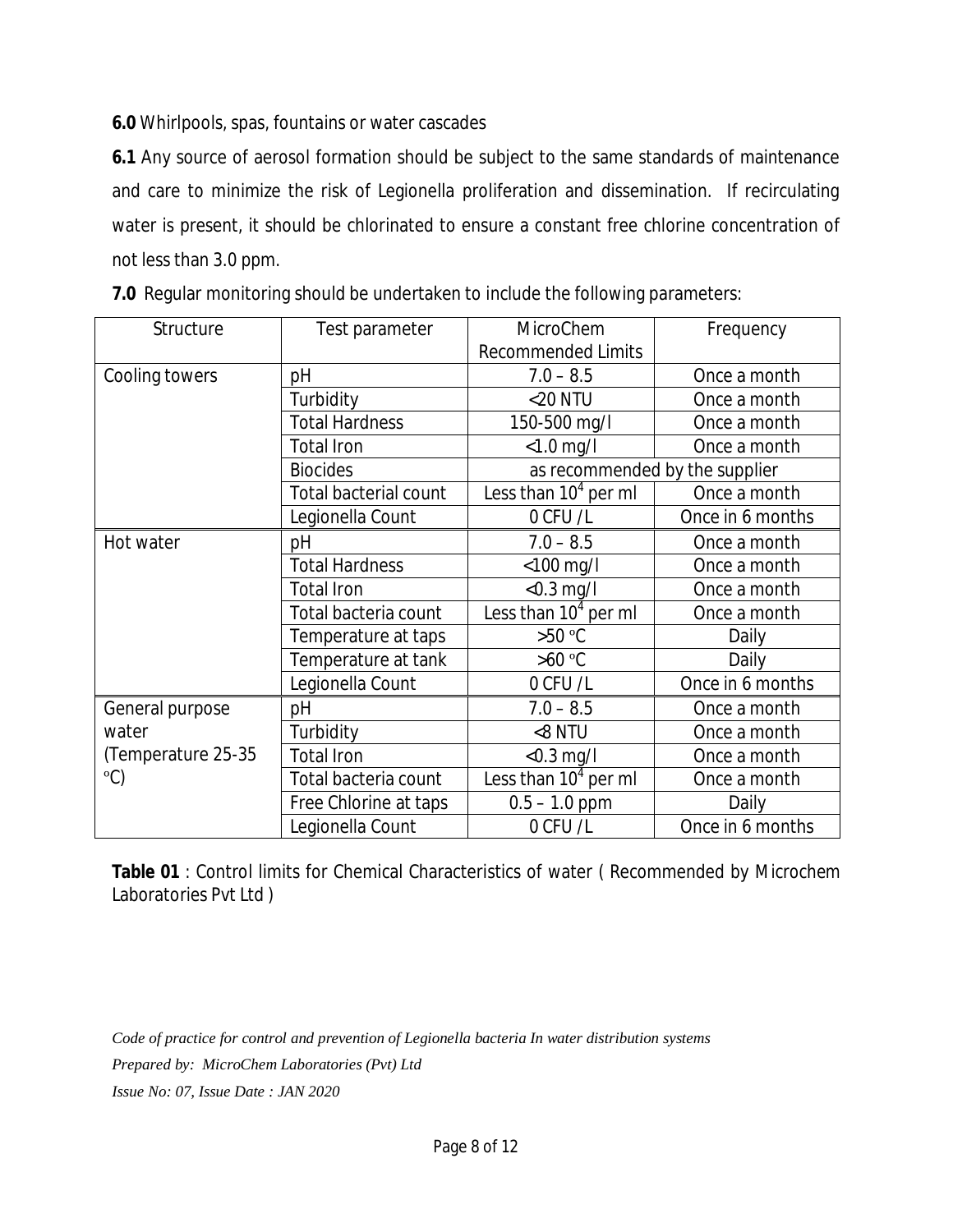### **8.0 Effect of temperature on survival of** *Legionella***:**

| Above 70 °C          | Legionella dies almost instantly                 |
|----------------------|--------------------------------------------------|
| At 60 $^{\circ}$ C   | 90% die in 2 minute                              |
| At 50 $\degree$ C    | 90% die in 80-124 minutes                        |
| 48 to 50 °C          | Can survive but do not multiply                  |
| 32 to 42 °C          | Ideal growth range                               |
| 25 to 45 $\degree$ C | Growth range                                     |
| Below 20 °C          | Can survive but are dormant, even below freezing |

(Reference : "Legionella and the prevention of legionellosis," - World Health Organization)

**Table 02** : Effect of temperature on survival of *Legionella*

**9.0.** "European Guidelines for Control and Prevention of Travel Associated Legionnaires'

Disease " emphasize the action level needed with respect to Legionella count in hot and cold water systems and cooling towers .

| Legionella bacteria<br><b>CFU/litre</b> | <b>Action required</b>                                                |  |  |
|-----------------------------------------|-----------------------------------------------------------------------|--|--|
|                                         |                                                                       |  |  |
| Not Detected                            | Acceptable                                                            |  |  |
| 1000 or less                            | Ensure all real time monitoring parameters (pH, Chlorine,             |  |  |
|                                         | Biocide, etc) levels are within target limits                         |  |  |
| more than $1000 \&$                     | Review risk assessment, programme<br>&<br>operation                   |  |  |
| up to 10,000                            | monitoring results                                                    |  |  |
|                                         | The count should be confirmed by immediate re-sampling. If a          |  |  |
|                                         | similar count is found again, a review of the control measures        |  |  |
|                                         | and risk assessment should be carried out to identify any             |  |  |
|                                         | remedial actions.                                                     |  |  |
|                                         |                                                                       |  |  |
| more than $10,000$                      | <b>Implement corrective action</b>                                    |  |  |
|                                         | The system should immediately be re-sampled. It should then           |  |  |
|                                         | be "shot dosed" with an appropriate <b>biocide</b> , as a precaution. |  |  |
|                                         | The risk assessment and control measures should be reviewed           |  |  |
|                                         | to identify remedial actions.                                         |  |  |

**Table 03:** Action levels following Legionella sampling in hot and cold water systems (3)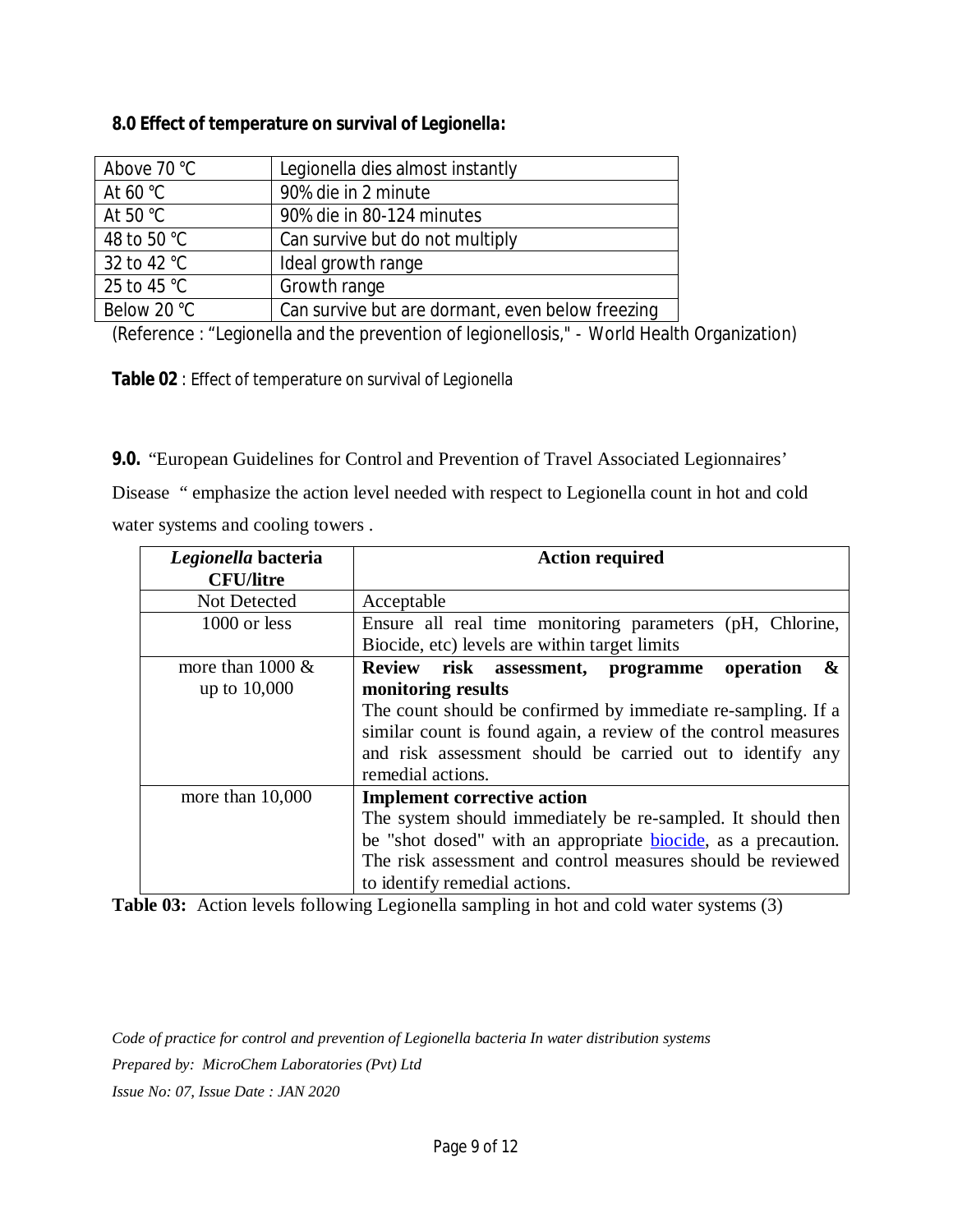**10.0** These guidelines are not intended to be a comprehensive engineering text and are advised to consult the following references

- 1. OSHA Technical manual, Section III, chapter 7
- 2. European Guidelines for Control and Prevention of Travel Associated Legionnaires' Disease. (The European Working Group for Legionella Infections -EWGLI)
- 3. European Technical guidline for the prevention, control and the investigation of infections caused by Legionella spp',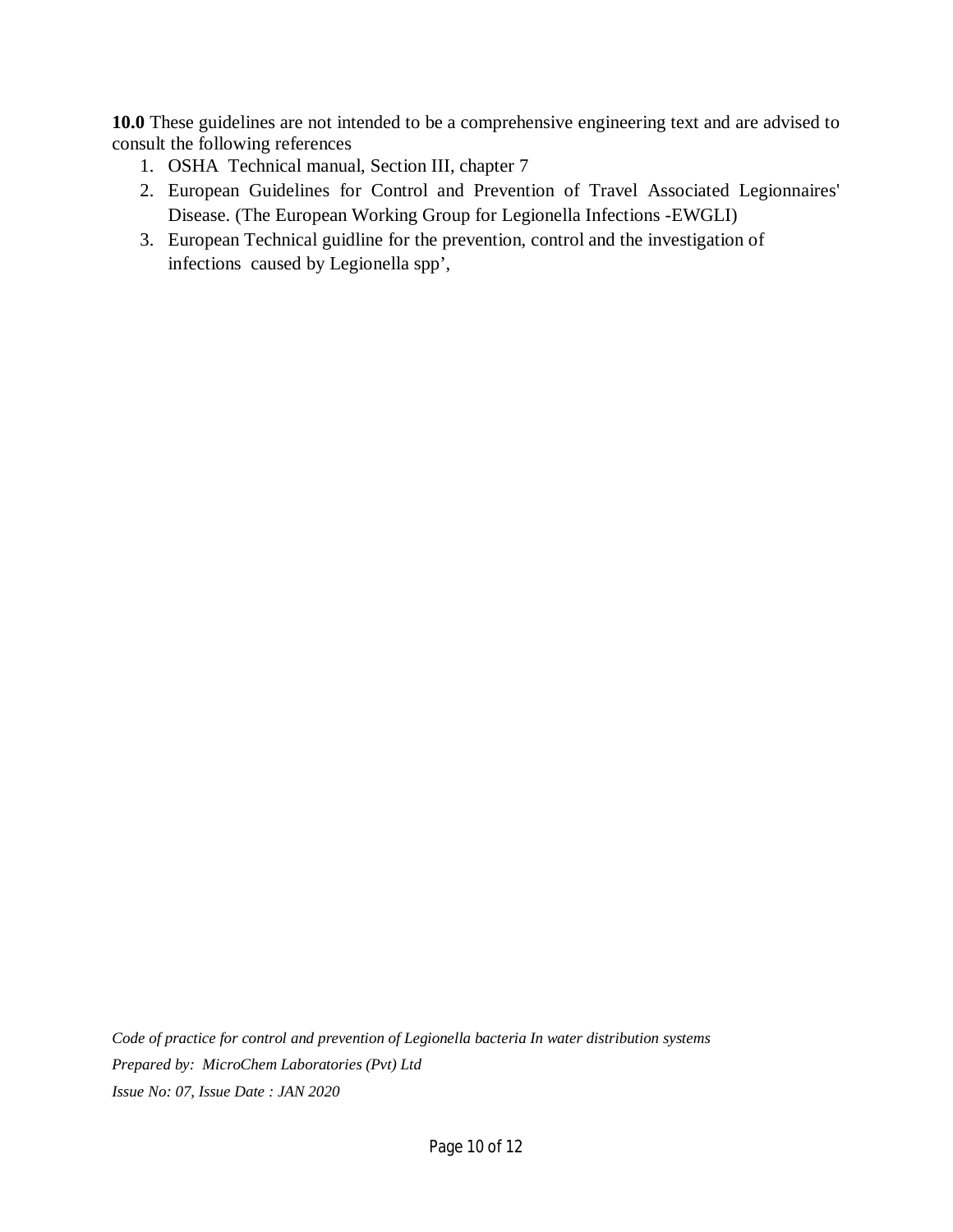# Annexure

# *The 15 point checklist*

An active programme to control the growth of Legionella bacteria should include the following:

- **1)** Have one named person responsible for *Legionella* control.
- **2)** Ensure the named person is trained in the control of *Legionella* and other staff are trained to be aware of the importance of their role in controlling *Legionella*.
- **3)** Keep hot water hot and circulating at all times: 50ºC 60ºC (too hot to put hands into or under for more than a few seconds).
- **4)** Keep cold water cold at all times throughout the system. It should be maintained at temperatures below 25ºC.
- **5)** Run all taps and showers: in guest rooms run for several minutes at least once a week if they are unoccupied and always prior to occupation.
- **6)** Keep shower heads, hoses and taps clean and free from scale.
- **7)** Clean and disinfect cooling towers and associated pipes used in air conditioning systems regularly – at least twice a year.
- **8)** Clean and disinfect water heaters (calorifiers) and hot water storage tanks at least once a year.
- **9)** Disinfect the hot water system with a high level (50mg/l) of chlorine for 2-4 hours after work on water heaters and before the beginning of every season.
- **10)** Clean and disinfect all water filters regularly every one to three months.